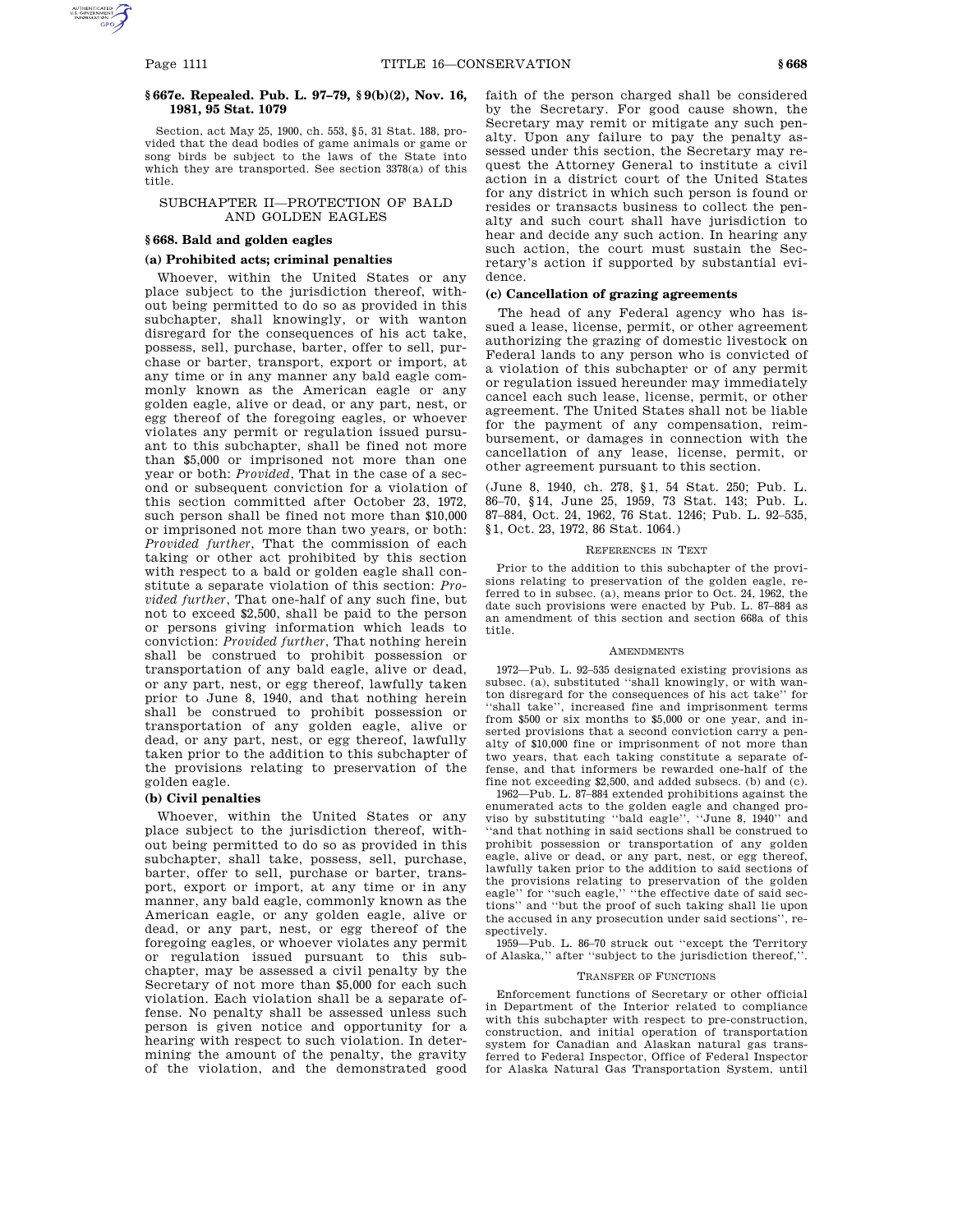first anniversary of date of initial operation of Alaska Natural Gas Transportation System, see Reorg. Plan No. 1 of 1979, §§102(e), 203(a), 44 F.R. 33663, 33666, 93 Stat. 1373, 1376, effective July 1, 1979, set out in the Appendix to Title 5, Government Organization and Employees. Office of Federal Inspector for the Alaska Natural Gas Transportation System abolished and functions and authority vested in Inspector transferred to Secretary of Energy by section 3012(b) of Pub. L. 102–486, set out as an Abolition of Office of Federal Inspector note under section 719e of Title 15, Commerce and Trade. Functions and authority vested in Secretary of Energy subsequently transferred to Federal Coordinator for Alaska Natural Gas Transportation Projects by section 720d(f) of Title 15.

## LEGISLATIVE INTENT

Enacting clause of act June 8, 1940, provided: ''Whereas the Continental Congress in 1782 adopted the bald eagle as the national symbol; and

'Whereas the bald eagle thus became the symbolic representation of a new nation under a new government in a new world; and

''Whereas by that act of Congress and by tradition and custom during the life of this Nation, the bald eagle is no longer a mere bird of biological interest but a symbol of the American ideals of freedom; and

''Whereas the bald eagle is now threatened with extinction: Therefore ''Be it enacted \* \* \*'', etc.

# **§ 668a. Taking and using of the bald and golden eagle for scientific, exhibition, and religious purposes**

Whenever, after investigation, the Secretary of the Interior shall determine that it is compatible with the preservation of the bald eagle or the golden eagle to permit the taking, possession, and transportation of specimens thereof for the scientific or exhibition purposes of public museums, scientific societies, and zoological parks, or for the religious purposes of Indian tribes, or that it is necessary to permit the taking of such eagles for the protection of wildlife or of agricultural or other interests in any particular locality, he may authorize the taking of such eagles pursuant to regulations which he is hereby authorized to prescribe: *Provided*, That on request of the Governor of any State, the Secretary of the Interior shall authorize the taking of golden eagles for the purpose of seasonally protecting domesticated flocks and herds in such State, in accordance with regulations established under the provisions of this section, in such part or parts of such State and for such periods as the Secretary determines to be necessary to protect such interests: *Provided further*, That bald eagles may not be taken for any purpose unless, prior to such taking, a permit to do so is procured from the Secretary of the Interior: *Provided further*, That the Secretary of the Interior, pursuant to such regulations as he may prescribe, may permit the taking, possession, and transportation of golden eagles for the purposes of falconry, except that only golden eagles which would be taken because of depredations on livestock or wildlife may be taken for purposes of falconry: *Provided further*, That the Secretary of the Interior, pursuant to such regulations as he may prescribe, may permit the taking of golden eagle nests which interfere with resource development or recovery operations.

(June 8, 1940, ch. 278, §2, 54 Stat. 251; Pub. L. 87–884, Oct. 24, 1962, 76 Stat. 1246; Pub. L. 92–535, §2, Oct. 23, 1972, 86 Stat. 1065; Pub. L. 95–616, §9, Nov. 8, 1979, 92 Stat. 3114.)

#### AMENDMENTS

1978—Pub. L. 95–616 authorized taking of golden eagle nests which interfere with resource development or recovery operations.

1972—Pub. L. 92–535 inserted proviso that the Secretary of the Interior may permit the taking, possession, and transportation of golden eagles for the purposes of falconry with exception that only golden eagles that cause depredations on livestock and wildlife may be taken for falconry.

1962—Pub. L. 87–884 extended provisions of section to the golden eagle, permitted the taking of specimens for the religious purposes of Indian tribes and authorized the taking of golden eagles for purpose of seasonally protecting domesticated flocks and herds.

POLICY CONCERNING DISTRIBUTION OF EAGLE FEATHERS FOR NATIVE AMERICAN RELIGIOUS PURPOSES

Memorandum of President of the United States, Apr.

29, 1994, 59 F.R. 22953, provided: Memorandum for the Heads of Executive Departments and Agencies

Eagle feathers hold a sacred place in Native American culture and religious practices. Because of the feathers' significance to Native American heritage and consistent with due respect for the government-to-government relationship between the Federal and Native American tribal governments, this Administration has undertaken policy and procedural changes to facilitate the collection and distribution of scarce eagle bodies and parts for this purpose. This memorandum affirms and formalizes executive branch policy to ensure that progress begun on this important matter continues across the executive branch.

Today, as part of an historic meeting with all federally recognized tribal governments, I am directing executive departments and agencies (hereafter collectively ''agency'' or ''agencies'') to work cooperatively with tribal governments and to reexamine broadly their practices and procedures to seek opportunities to accommodate Native American religious practices to the fullest extent under the law.

As part of these efforts, agencies shall take steps to improve their collection and transfer of eagle carcasses and eagle body parts (''eagles'') for Native American religious purposes. The success of this initiative requires the participation, and is therefore the responsibility, of all Federal land managing agencies, not just those within the Department of the Interior. I therefore direct each agency responsible for managing Federal lands to diligently and expeditiously recover salvageable eagles found on lands under their jurisdiction and ensure that the eagles are promptly shipped to the National Eagle Repository (''Repository''). To assist agencies in this expanded effort, the Secretary of the Interior shall issue guidelines to all relevant agencies for the proper shipment of eagles to the Repository. After receiving these guidelines, agencies shall immediately adopt policies, practices, and procedures necessary in accordance with these guidelines to recover and transfer eagles to the Repository promptly.

I support and encourage the initial steps taken by the Department of the Interior to improve the distribution of eagles for Native American religious purposes. In particular, the Department of the Interior shall continue to adopt policies and procedures and take those actions necessary to:

(a) ensure the priority of distribution of eagles, upon permit application, first for traditional Native American religious purposes, to the extent permitted by law, and then to other uses;

(b) simplify the eagle permit application process quickly and to the greatest extent possible to help achieve the objectives of this memorandum;

(c) minimize the delay and ensure respect and dignity in the process of distributing eagles for Native American religious purposes to the greatest extent possible;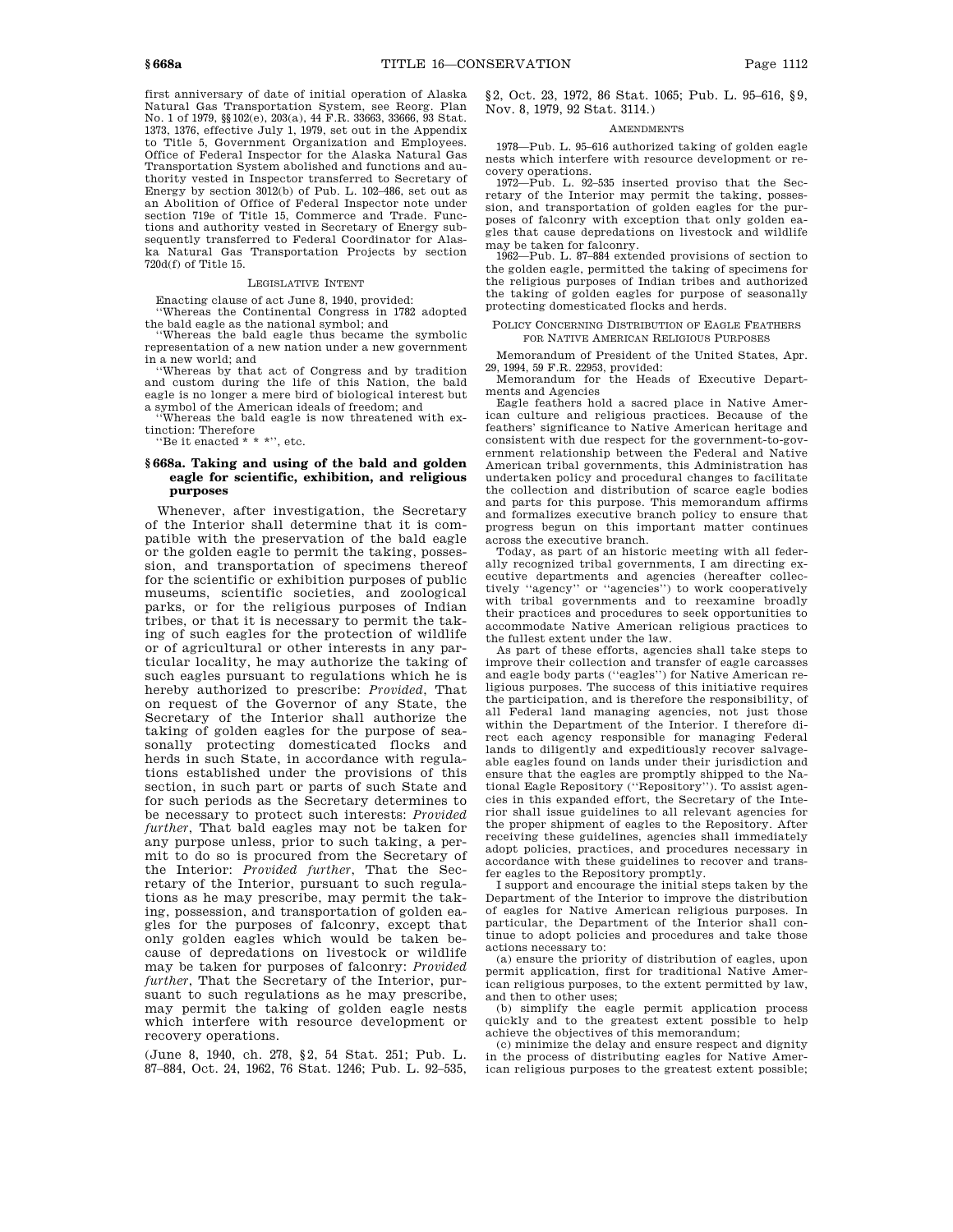(d) expand efforts to involve Native American tribes, organizations, and individuals in the distribution process, both at the Repository and on tribal lands, consistent with applicable laws;

(e) review means to ensure that adequate refrigerated storage space is available to process the eagles; and

(f) continue efforts to improve the Repository's ability to facilitate the objectives of this memorandum.

The Department of the Interior shall be responsible for coordinating any interagency efforts to address continuing executive branch actions necessary to achieve the objectives of this memorandum.

We must continue to be committed to greater intergovernmental communication and cooperation. In addition to working more closely with tribal governments, we must enlist the assistance of, and cooperate with, State and local governments to achieve the objectives of this memorandum. I therefore request that the Department of the Interior work with State fish and game agencies and other relevant State and local authorities to facilitate the objectives of this memorandum.

With commitment and cooperation by all of the agencies in the executive branch and with tribal governments, I am confident that we will be able to accomplish meaningful progress in the distribution of eagles for Native American religious purposes.

The Director of the Office of Management and Budget is authorized and directed to publish this memorandum in the Federal Register.

WILLIAM J. CLINTON.

## **§ 668b. Enforcement provisions**

# **(a) Arrest; search; issuance and execution of warrants and process**

Any employee of the Department of the Interior authorized by the Secretary of the Interior to enforce the provisions of this subchapter may, without warrant, arrest any person committing in his presence or view a violation of this subchapter or of any permit or regulations issued hereunder and take such person immediately for examination or trial before an officer or court of competent jurisdiction; may execute any warrant or other process issued by an officer or court of competent jurisdiction for the enforcement of the provisions of this subchapter; and may, with or without a warrant, as authorized by law, search any place. The Secretary of the Interior is authorized to enter into cooperative agreements with State fish and wildlife agencies or other appropriate State authorities to facilitate enforcement of this subchapter, and by said agreements to delegate such enforcement authority to State law enforcement personnel as he deems appropriate for effective enforcement of this subchapter. Any judge of any court established under the laws of the United States, and any United States magistrate judge may, within his respective jurisdiction, upon proper oath or affirmation showing probable cause, issue warrants in all such cases.

## **(b) Forfeiture**

All bald or golden eagles, or parts, nests, or eggs thereof, taken, possessed, sold, purchased, bartered, offered for sale, purchase, or barter, transported, exported, or imported contrary to the provisions of this subchapter, or of any permit or regulation issued hereunder, and all guns, traps, nets, and other equipment, vessels, vehicles, aircraft, and other means of transportation used to aid in the taking, possessing, selling, purchasing, bartering, offering for sale, purchase, or barter, transporting, exporting, or importing of any bird, or part, nest, or egg thereof, in violation of this subchapter or of any permit or regulation issued hereunder shall be subject to forfeiture to the United States.

## **(c) Customs laws applied**

All provisions of law relating to the seizure, forfeiture, and condemnation of a vessel for violation of the customs laws, the disposition of such vessel or the proceeds from the sale thereof, and the remission or mitigation of such forfeitures, shall apply to the seizures and forfeitures incurred, or alleged to have been incurred, under the provisions of this subchapter, insofar as such provisions of law are applicable and not inconsistent with the provisions of this subchapter: *Provided*, That all powers, rights, and duties conferred or imposed by the customs laws upon any officer or employee of the Treasury Department shall, for the purposes of this subchapter, be exercised or performed by the Secretary of the Interior or by such persons as he may designate.

(June 8, 1940, ch. 278, §3, 54 Stat. 251; Pub. L. 90–578, title IV, §402(b)(2), Oct. 17, 1968, 82 Stat. 1118; Pub. L. 92–535, §3, Oct. 23, 1972, 86 Stat. 1065; Pub. L. 101–650, title III, §321, Dec. 1, 1990, 104 Stat. 5117.)

#### **AMENDMENTS**

1972—Pub. L. 92–535 substituted provisions relating to enforcement of this subchapter including arrest, without warrant, issuance and execution of warrants and process, search, forfeiture, and applicability of certain customs laws, for provisions incorporating provisions of section 706 in haec verba.

#### CHANGE OF NAME

''United States magistrate judge'' substituted for ''United States magistrate'' in subsec. (a) pursuant to section 321 of Pub. L. 101–650, set out as a note under section 631 of Title 28, Judiciary and Judicial Procedure. Previously, ''United States magistrate'' substituted for ''United States commissioner'' in subsec. (a) pursuant to Pub. L. 90–578. See chapter 43 (§631 et seq.) of Title 28.

#### TRANSFER OF FUNCTIONS

Enforcement functions of Secretary or other official in Department of the Interior related to compliance with this subchapter with respect to pre-construction. construction, and initial operation of transportation system for Canadian and Alaskan natural gas transferred to Federal Inspector, Office of Federal Inspector for Alaska Natural Gas Transportation System, until first anniversary of date of initial operation of Alaska Natural Gas Transportation System, see Reorg. Plan No. 1 of 1979, §§102(e), 203(a), 44 F.R. 33663, 33666, 93 Stat. 1373, 1376, effective July 1, 1979, set out in the Appendix to Title 5, Government Organization and Employees. Office of Federal Inspector for the Alaska Natural Gas Transportation System abolished and functions and authority vested in Inspector transferred to Secretary of Energy by section 3012(b) of Pub. L. 102–486, set out as an Abolition of Office of Federal Inspector note under section 719e of Title 15, Commerce and Trade. Functions and authority vested in Secretary of Energy subsequently transferred to Federal Coordinator for Alaska Natural Gas Transportation Projects by section 720d(f) of Title 15.

# **§ 668c. Definitions**

As used in this subchapter ''whoever'' includes also associations, partnerships, and corporations; ''take'' includes also pursue, shoot, shoot